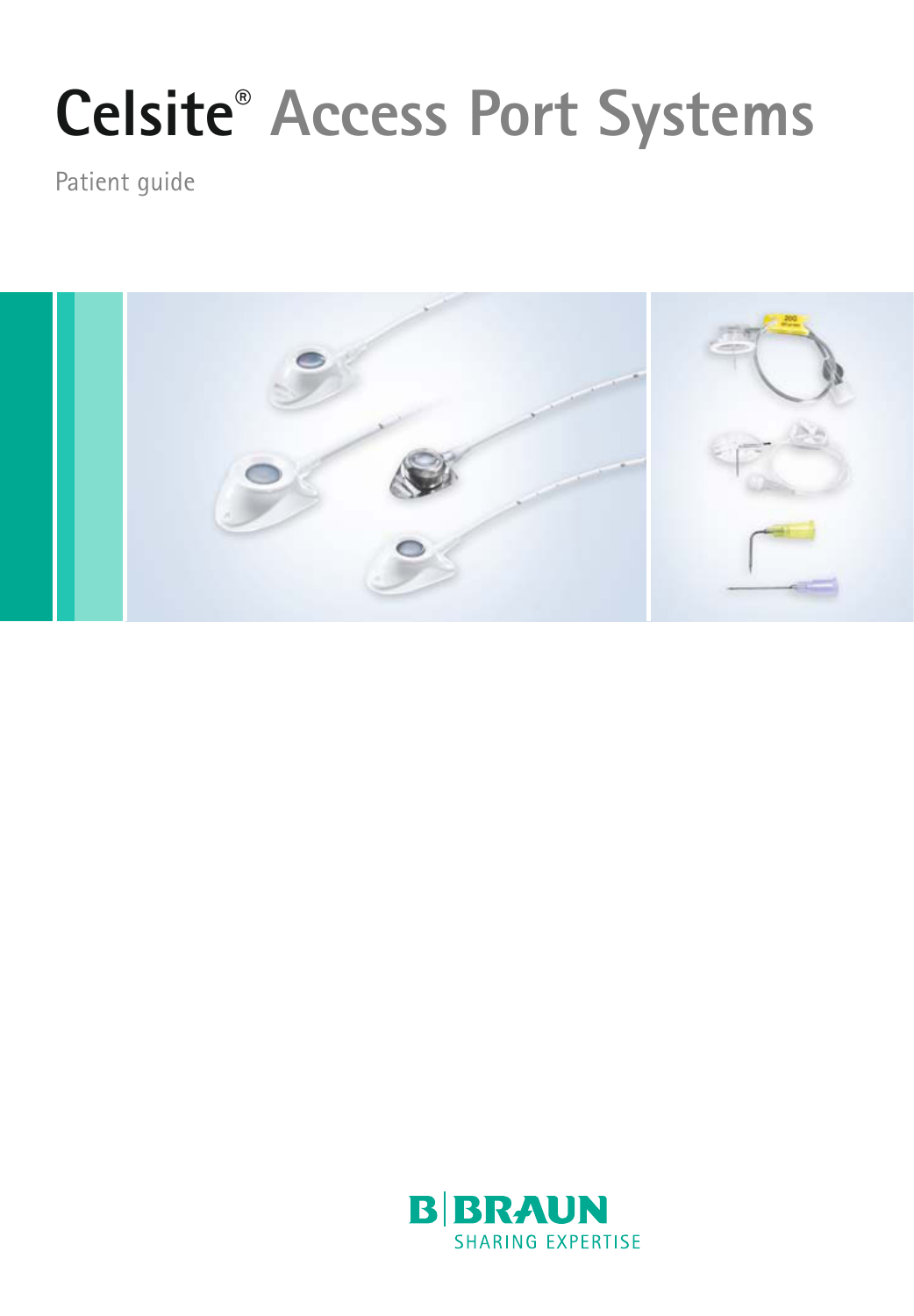### **Patient Information**

| Patient name:                              |
|--------------------------------------------|
| Patient address:                           |
|                                            |
| Patient phone number:                      |
|                                            |
|                                            |
| Hospital name:                             |
| Hospital address:                          |
|                                            |
|                                            |
|                                            |
| Doctor name:                               |
| Doctor phone number:                       |
|                                            |
|                                            |
| Date of insertion:                         |
| Site of insertion:                         |
| Celsite® model inserted:                   |
| Silicone catheter<br>Polyurethane catheter |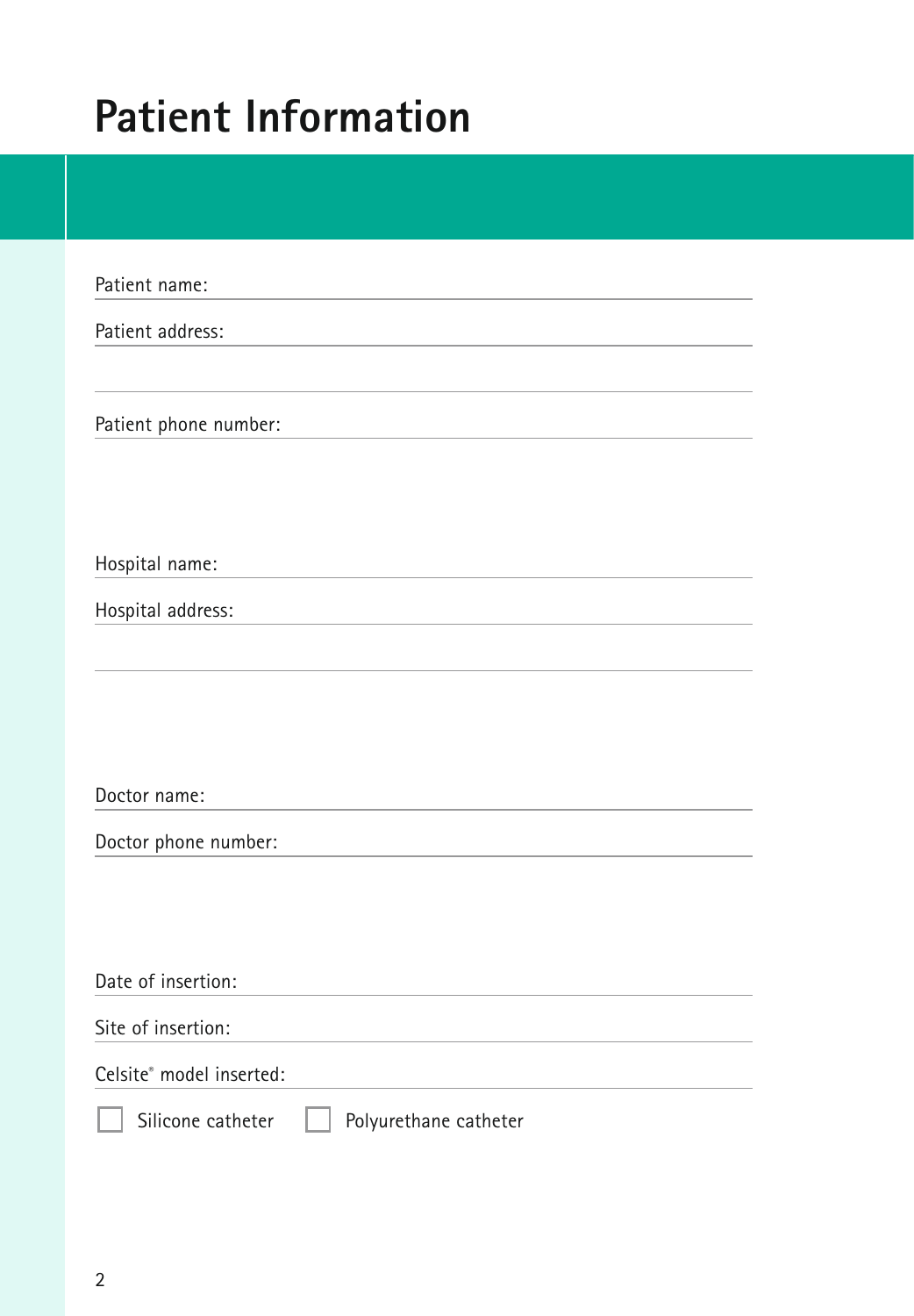### **Summary**

|   | A Glossary                                         | $\overline{4}$   |
|---|----------------------------------------------------|------------------|
| В | My Celsite® access port                            | 6                |
|   | 1-Definition                                       | 6                |
|   | 2-Why do I need an access port?                    | 6                |
|   | 3-How does my Celsite® access port work?           | $\overline{7}$   |
|   | 4-Non venous indications                           | $\overline{7}$   |
| c | Implantation of the Celsite® access port           | 8                |
|   | 1-How is my Celsite® access port implanted?        | 8                |
|   | 2-Before the implantation                          | 8                |
|   | 3-The day of the implantation                      | 8                |
|   | 4-After the implantation                           | 9                |
|   | 5-Potential complications                          | 9                |
|   | 6-Maintenance of my Celsite® access port           | 10 <sup>10</sup> |
| D | The use and maintenance of my Celsite® access port | 11               |
| Е | Complications                                      | 12               |
| F | Questions-answers                                  | 13               |
|   | <b>G</b> Treatment record                          | 14               |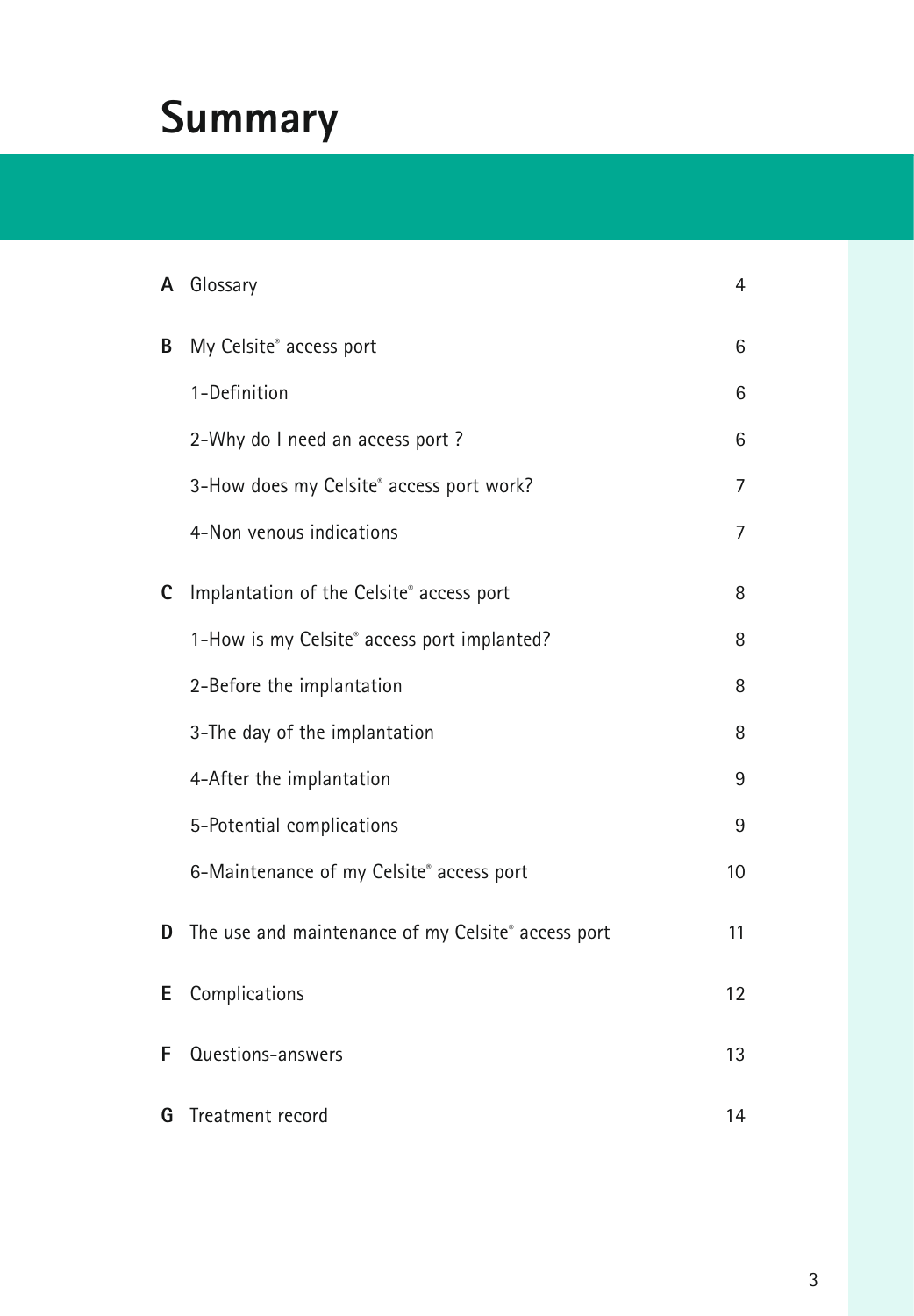### **A** Glossary

Your physician has decided that you will need to undergo a therapy which requires continuous or intermittent vascular access. To make this access easier, he/she has advised you to have a Celsite® access port implanted. To help you understand your treatment you will find below a glossary providing you with the most common terms which will be used by your doctor or nurse when they refer to your access port or your treatment.

If some phrases used by your doctor are missing here, you should ask the medical staff looking after you for explanations.

| <b>ACCESS PORT</b>   | Device which consists of a catheter connected to a<br>reservoir. It is implanted subcutaneously and used<br>to deliver drugs into the blood stream. |
|----------------------|-----------------------------------------------------------------------------------------------------------------------------------------------------|
| <b>BOLUS</b>         | Injection given over a short period of time.                                                                                                        |
| <b>CATHETER</b>      | Thin tube, placed into a vein, an artery, intra-<br>thecal space or inside an organ (pleural and<br>peritoneal spaces).                             |
| <b>CENTRAL VEINS</b> | Large, deep veins, close to the heart.                                                                                                              |
| <b>FLUSH</b>         | Rinse with a fluid.                                                                                                                                 |
| <b>HEPARIN</b>       | Drug which helps to prevent blood clotting.                                                                                                         |
| <b>IMPLANTATION</b>  | Operation performed by the physician when the<br>access port is placed.                                                                             |
| INFUSION/PERFUSION   | Flow of fluid into the vein, arteryover a period<br>of time, coming from a bag, a bottle of fluid or a<br>pump, connected to a needle.              |
| <b>INTRA-VENOUS</b>  | Into a vein.                                                                                                                                        |
| <b>INTRA-THECAL</b>  | Inside the spinal space.                                                                                                                            |
| ORAL                 | By mouth.                                                                                                                                           |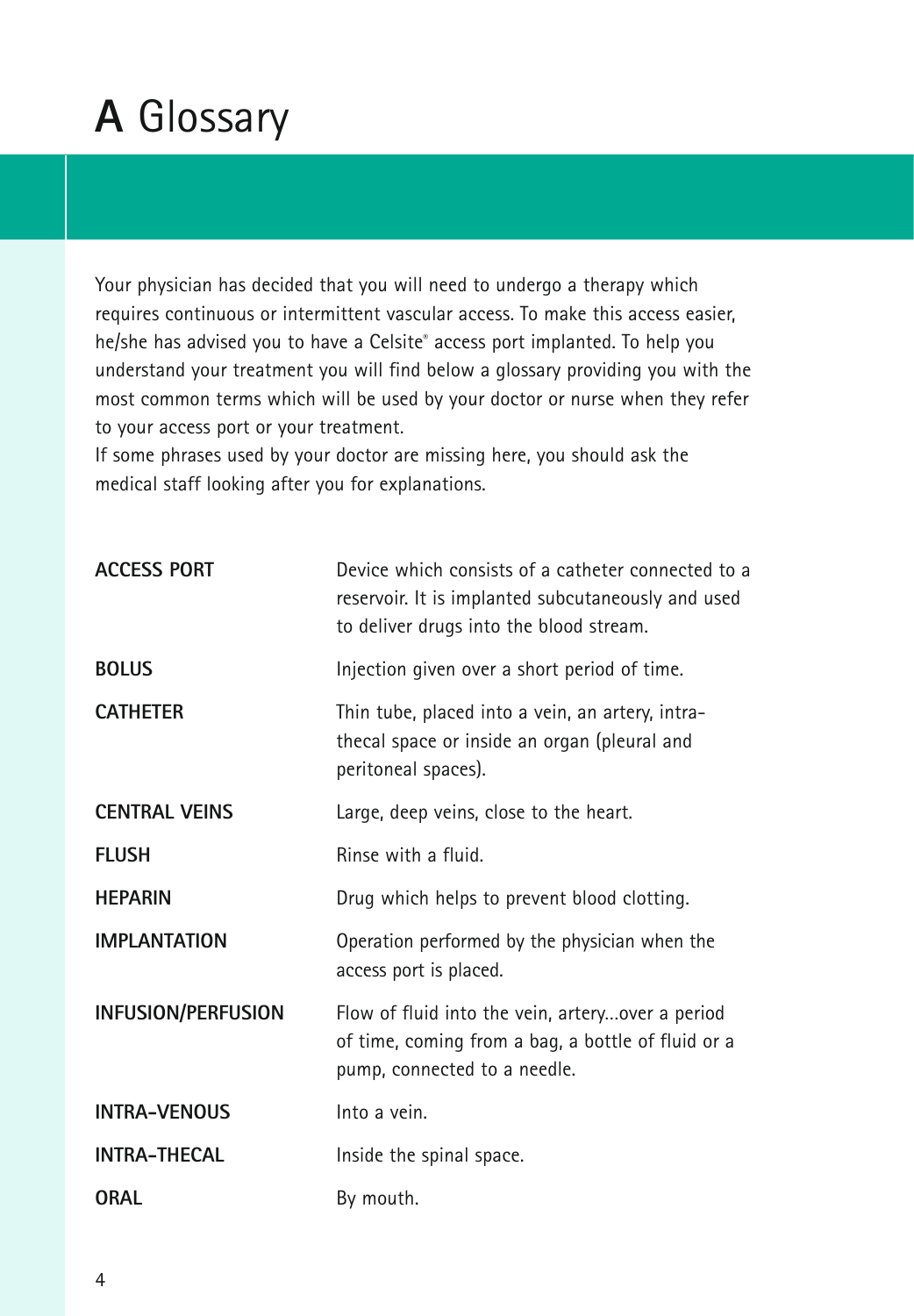| PERIPHERAL VEINS        | Small superficial veins of the arms and legs.                                                                 |
|-------------------------|---------------------------------------------------------------------------------------------------------------|
| <b>PERITONEAL</b>       | The peritoneal cavity is the fluid filled gap<br>between the wall of the abdomen and the<br>abdominal organs. |
| <b>PHLEBITIS</b>        | Inflammation of a vein.                                                                                       |
| PLEURAL                 | Relates to the pleura: the membrane surrounding<br>the lungs.                                                 |
| <b>PORT</b>             | Access port.                                                                                                  |
| <b>RIGHT ATRIUM</b>     | Right upper chamber of the heart.                                                                             |
| <b>SEPTUM</b>           | Self-sealing membrane through which the needle<br>passes to administer the drugs.                             |
| <b>SUB-CUTANEOUS</b>    | Under the skin.                                                                                               |
| SODIUM CHLORIDE         | Saline solution for injection (NaCl 0,9%).                                                                    |
| <b>THROMBOSIS</b>       | Formation or presence of a blood clot inside a<br>blood vessel.                                               |
| <b>THROMBOPHLEBITIS</b> | Venous inflammation with blood clot.                                                                          |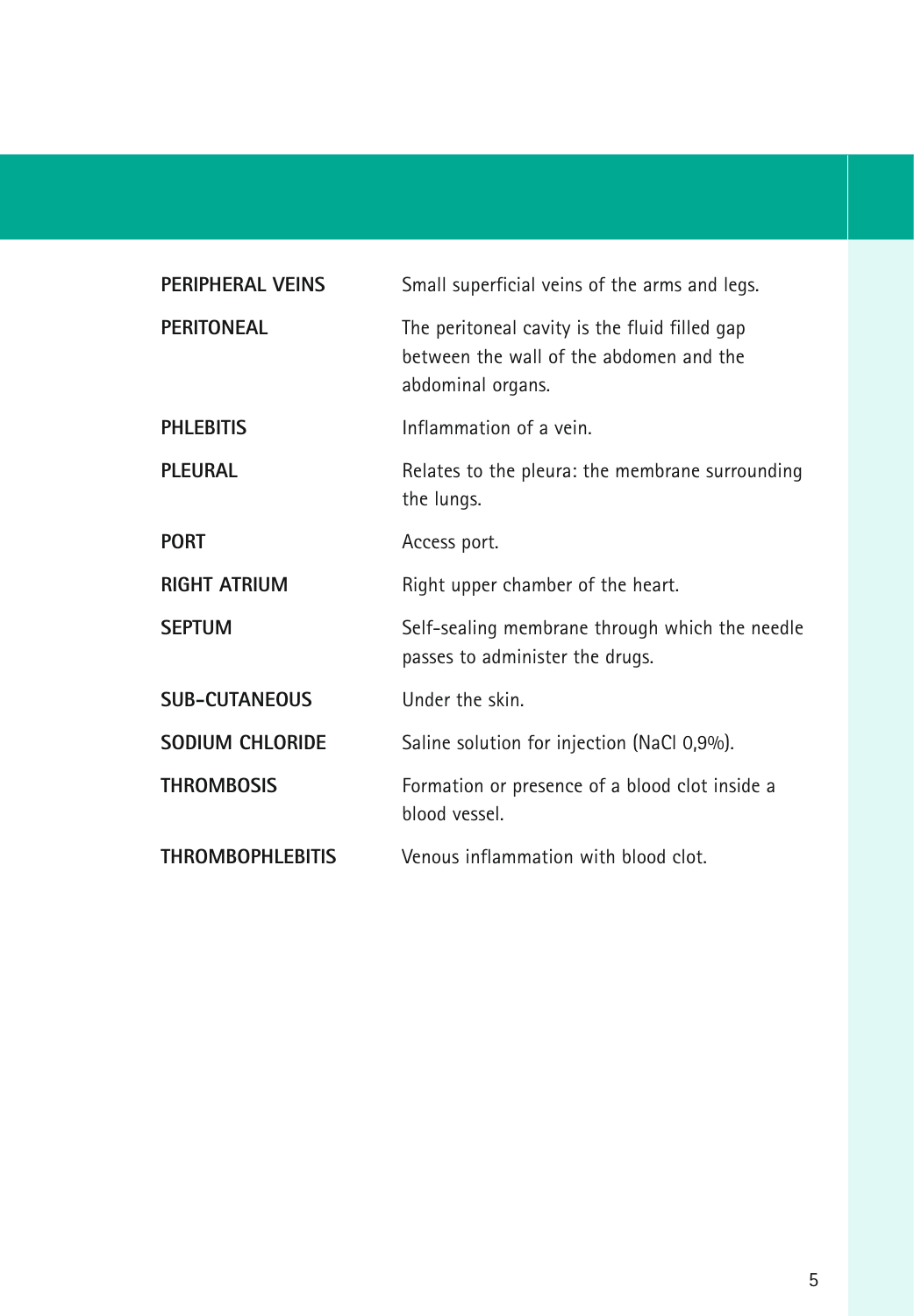## **B** My Celsite® access port

For an individualized management of your treatment, your doctor has recommended that you have an implanted access port.

#### **1-Definition**

Your Celsite® access port consists of an implantable catheter linked to a reservoir. The device is placed subcutaneously and can be used over a long period of time for any type of continuous or intermittent infusion.

The advantages of an access port are numerous:

- Decrease in number of puncture in peripheral veins which could be damaged by chemotherapy and are then less accessible
- Easier and less painful venous access, which is more comfortable
- Home care treatment facilitated
- $\blacksquare$  Possibility to go on with everyday activities

Celsite® access ports are designed to improve your comfort.



#### **2-Why do I need an access port ?**

Lots of people each year have an access port implanted. Some of them will wear the port for a few months only, others, for a longer time. Your port's length of use will depend upon the duration of your treatment.

The reason why your doctor decided you should have an access port is to avoid having repeated injections or infusions into one of your peripheral veins. It will make your treatment and infusion much easier.

Frequent and long infusions into peripheral veins (chemotherapy for example) can lead to painful phlebitis. Celsite® access ports make it possible to preserve your peripheral veins and make the infusions the most convenient for you.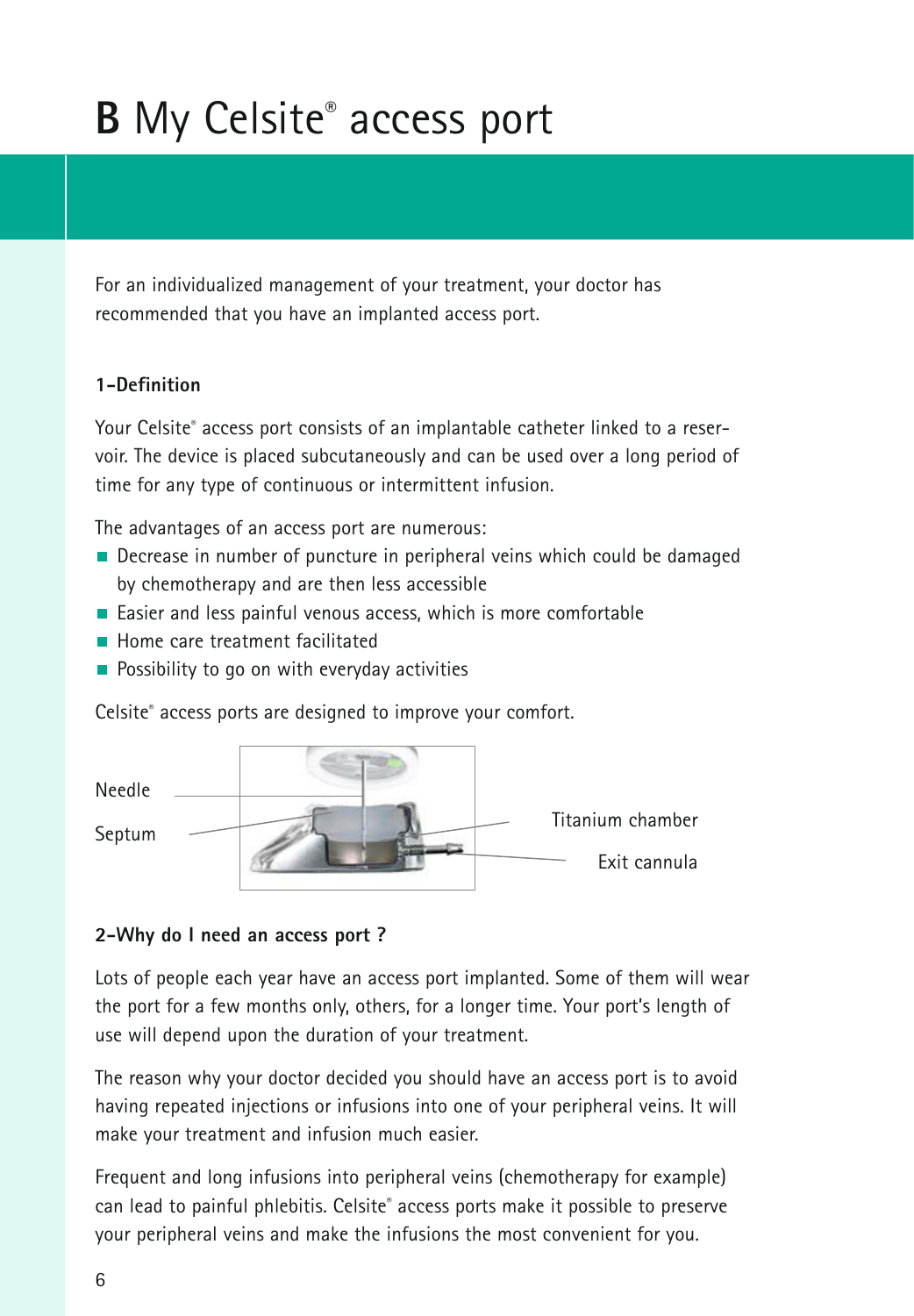#### **3-How does my Celsite® access port work?**

The access port is composed of 2 main parts:

- $\blacksquare$  the catheter, which is placed into one of your central veins, usually in the area around the collar bone, the neck or in the arm. The tip of the catheter is placed at the entrance to the heart.
- $\blacksquare$  the port, connected to the catheter, is placed under the skin. To inject the drugs, the nurse punctures the septum of the access port using a special needle dedicated for access ports. The treatment is injected into the port and along the catheter into the blood stream.



#### **4-Non venous Indications**

Celsite® access ports are not only **venous access ports**. The Celsite® access port range offers many other possibilities:

**Arterial access ports:** to be used for intraarterial administration of chemotherapy

**Spinal access ports:** to be used for spinal administration of pain relieving drugs

**Peritoneal access ports:** to be used for intraperitoneal administration of chemotherapy



**Peritoneal/pleural access ports:** to be used for intra-peritoneal administration of chemotherapy, hydration, drainage of malignant pleural ascites or drainage of malignant pleural effusion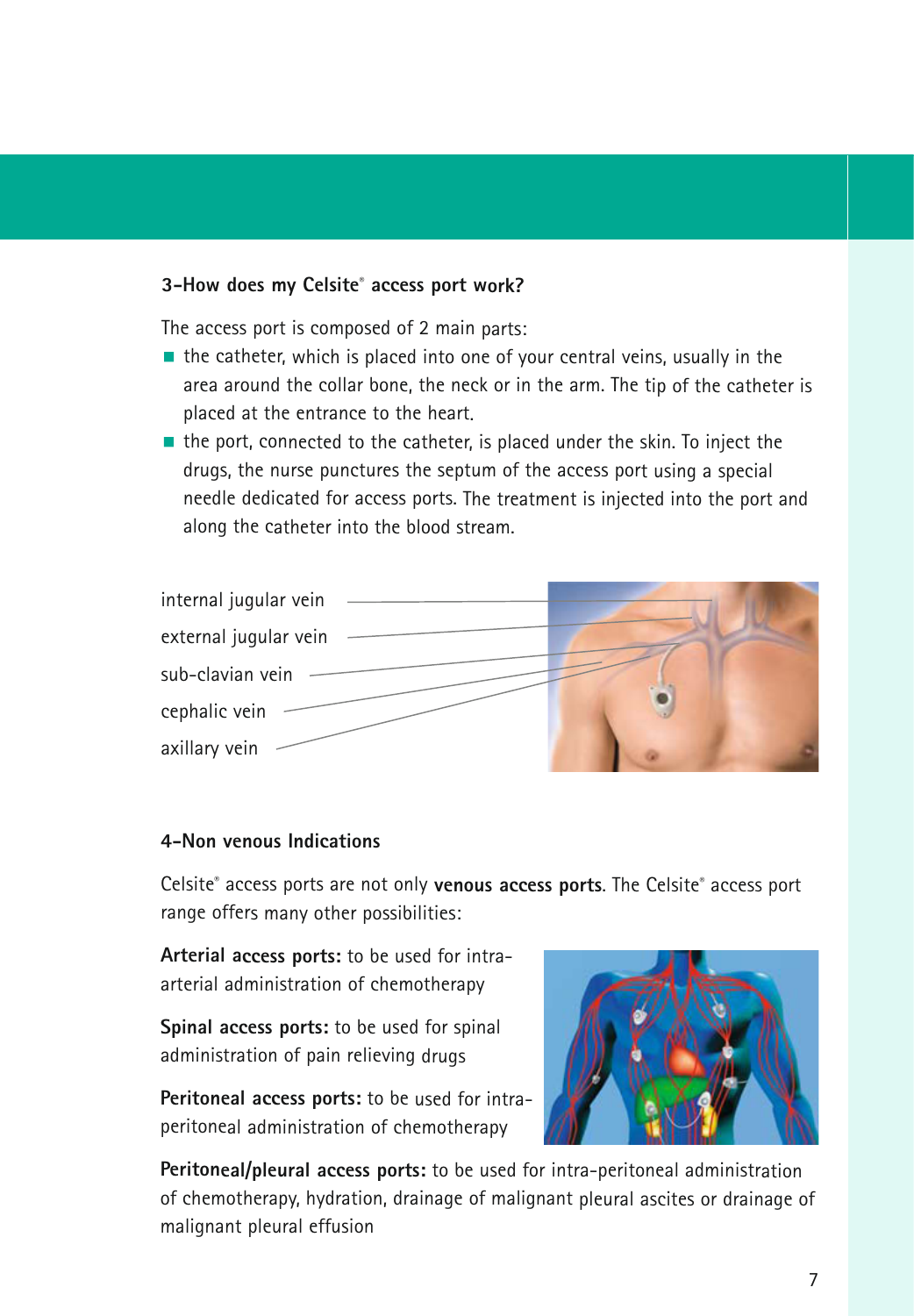### **C** Implantation of the Celsite® access port

The following descriptions are based on general experience and therefore constitute only values for orientation.

#### **1-How is my Celsite® access port implanted?**

The implantation is performed in an operating theatre (or catheter lab) under local anesthesia. The operation is simple and takes only around 30 minutes. The doctor punctures the vein to introduce the catheter and incises the skin to make a pocket to place the Celsite® access under the skin. The port pocket is made as small as possible (about 2.5 cm). A dressing is then placed to protect the incision.

If treatment is required right after your port placement, it is possible for the physician to place a needle into your port to administer the treatment.

#### **2-Before the implantation**

You will have had an appointment with your doctor and with the clinic nurses to discuss your treatment. You will have been told about the advantages of your Celsite® access port. If you play a lot of racket sport such as tennis or squash, or if you practice in a rifle shooting club or a contact sport, you should mention it to your doctor before the implantation. Your physician will then be able to choose to implant the port in a place that will not affect your activities.

The week before the implantation, the doctor may need to perform blood tests. If you have any question, your doctor or nurse will be able to answer it.

#### **3-The day of the implantation**

Whenever it is possible, the access port is implanted under local anaesthetic in the day hospital. This, however, may vary from one hospital to the other and should be discussed with the nurse or doctor beforehand.

Before you leave the hospital, a chest X-ray is taken to confirm the correct position of the catheter.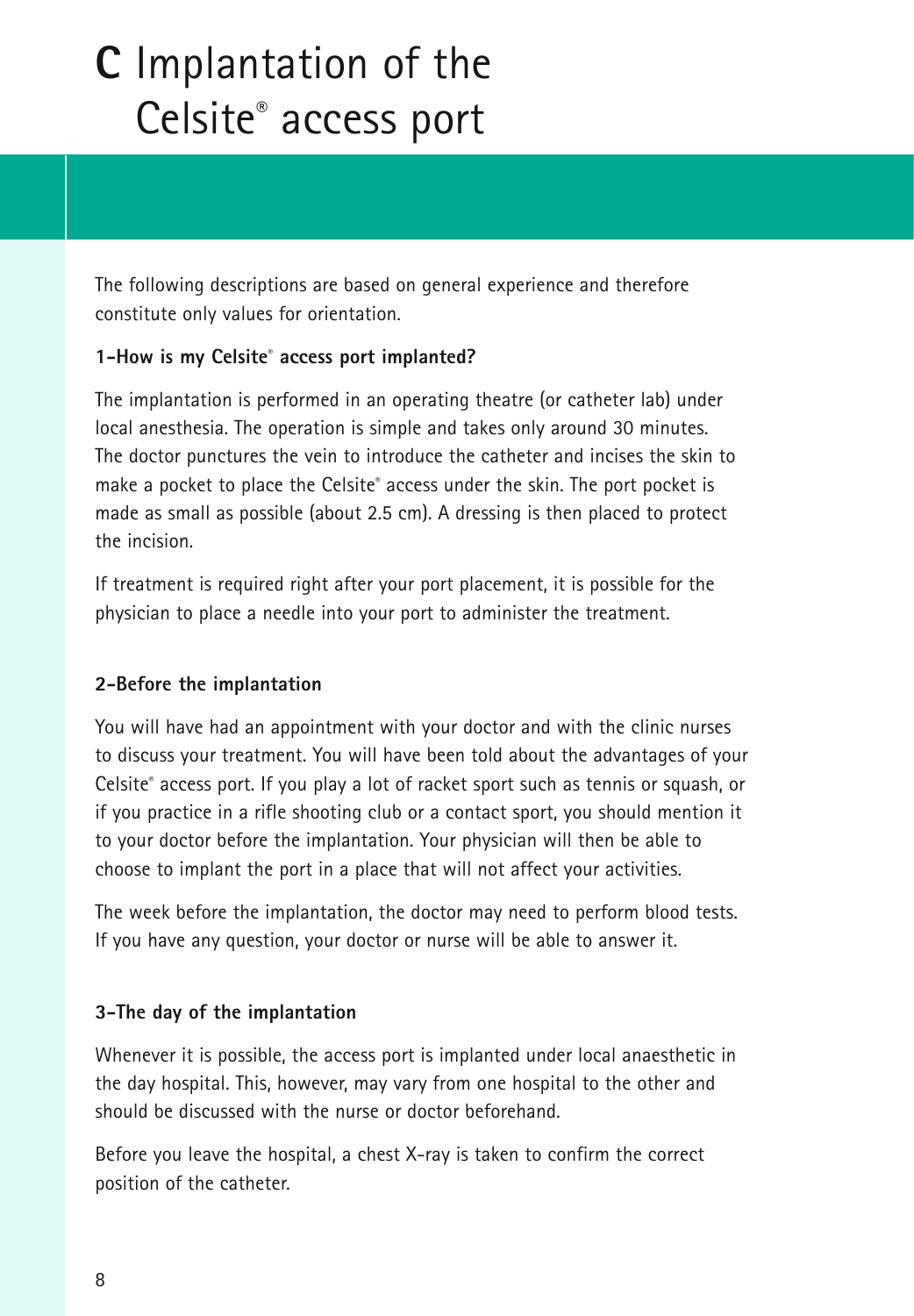Driving is not recommended right after the implantation, it is thus advised that you should be accompanied.

#### **4-After the implantation**

Healing is usually complete after a few days only and your Celsite® access port can be used immediately after the implantation. The port might be visible as a little bump under the skin. The bump can be easily felt under the fingers and can be more or less visible and sensitive.

If your treatment requires a few days infusion, a special needle will be put in place and covered with a sterile dressing. This needle does not need to be changed every day but every 7 days is the recommended maximum duration (unless otherwise stated by your doctor).

When you are not receiving regular treatment through your Celsite® access port, it is recommended to be flushed every 4 weeks (unless otherwise stated by your doctor). This is to make sure that the catheter and port are still functional.

The Celsite® access port will enable you to go on with your daily activities. Once the small scar from the operation has healed you can swim, bath, run and do anything you enjoyed before. After you leave the hospital, you should always keep your patient card with you. Your patient card gives all the important information anytime it is needed.

#### **5-Potential complications**

After the implantation, pain should only be moderate and can be treated with analgesics. The pain will disappear quickly as the port is not painful.

In most cases, there are no complications. However, immediate complications or delayed complications can appear. Your doctor will inform you about possible complications.

**If the port is painful, please inform your doctor or nurse immediately.**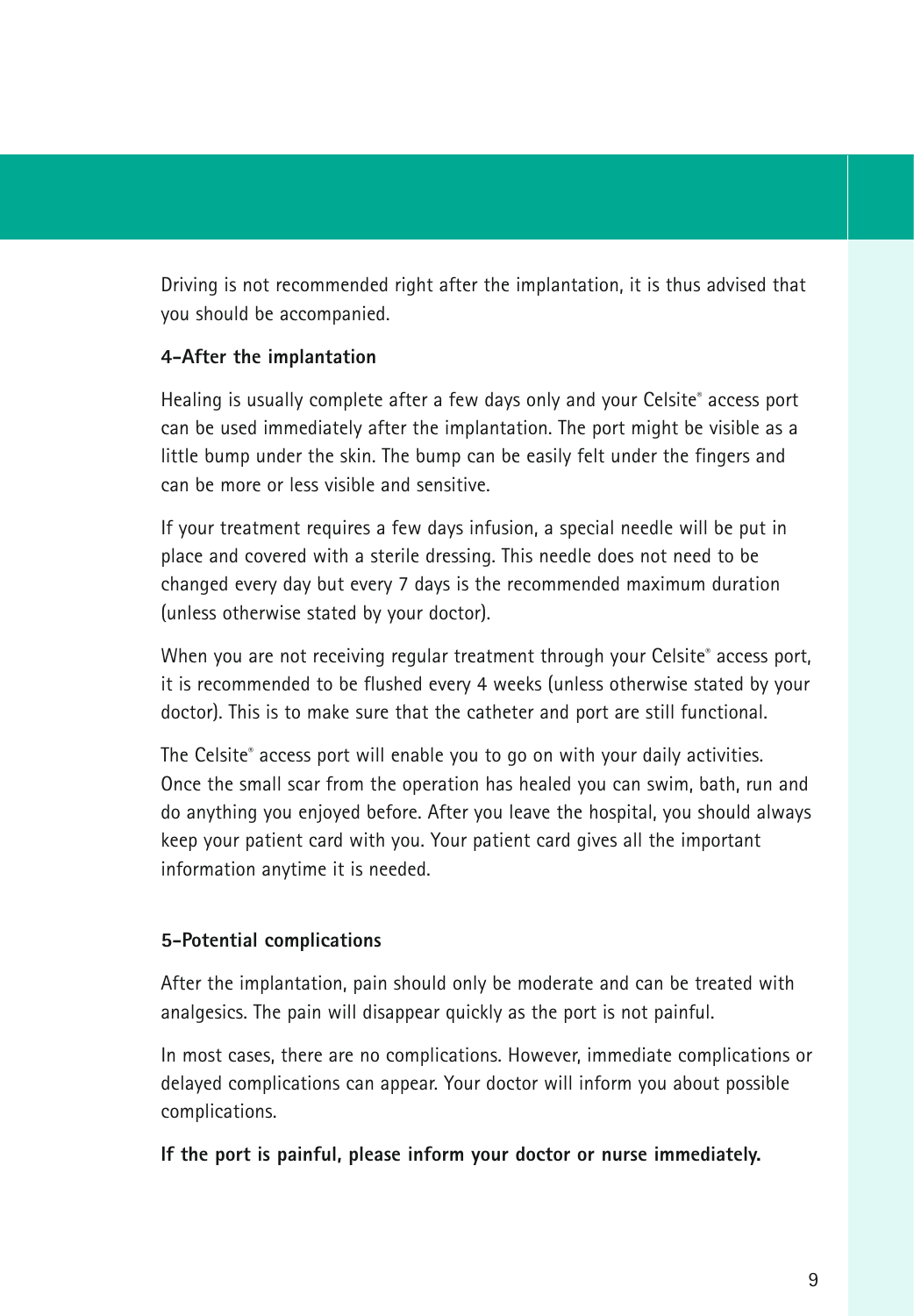### **C** Implantation of the Celsite® access port

#### **6- Maintenance**

#### Maintenance

Check the access port site daily to confirm the absence of redness, or swelling.

### *Hygiene*

Unless otherwise stated by your Doctor, you can have a bath or shower after the post-operative period.

No special care is needed if there is no needle inserted into the port.

If a needle is inserted into the port, take care not to wet the area around the port or the protective dressing.

If the port is not used, the dressing is not required.

If the dressing is dirty, it is recommended that you ask your nurse to change it so as to avoid any risk of infection.

#### Activities

After the implantation your access port is not painful. You can go back to your normal activities.

- Sport: even if chest muscles are used, sport can be practiced moderately. For racket sports, the access port should be placed on the non-dominant side. You can go diving when the port is not being used.
- Travelling: There are no contra-indications. In a car, your seat belt must still be fastened. In a plane, your access port may activate the safety alarm. Keep your patient card with you and show it if necessary.
- Sunbathing: If you go out in the sun, protect the injection site with sunscreen cream.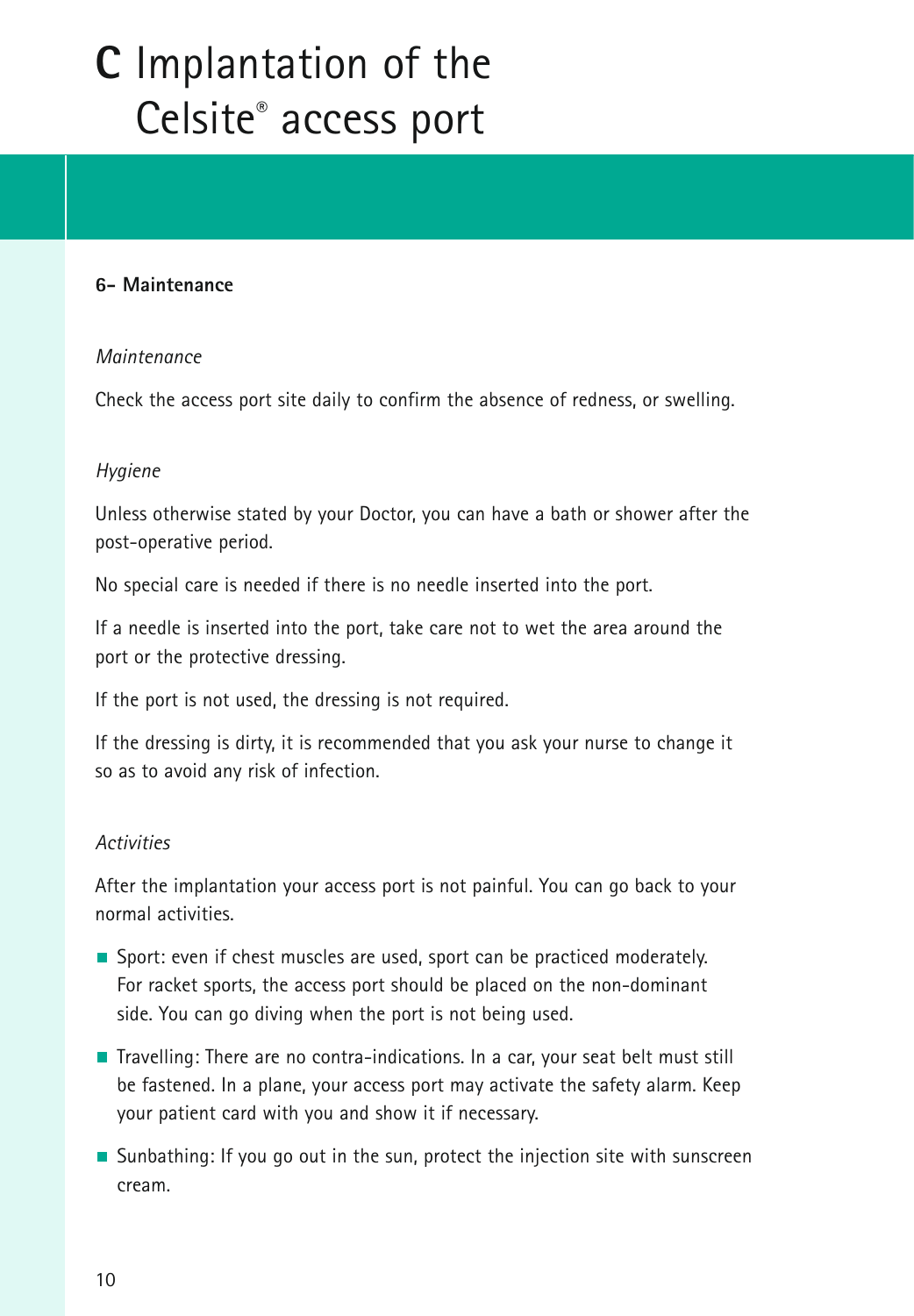### **D** The use and maintenance of my Celsite® access port

To deliver your treatment, the nurse will puncture your Celsite® access port with a special needle. She will check the functionality and patency of the port by aspirating blood and flushing with saline solution.

The insertion of the needle into the port is generally painless. However local anaesthetic cream can be applied over the injection site to numb the area. Your nurse will tell you when to apply the cream.



The access, use and maintenance of your access port must be done according to strict aseptic rules and following approved local protocols.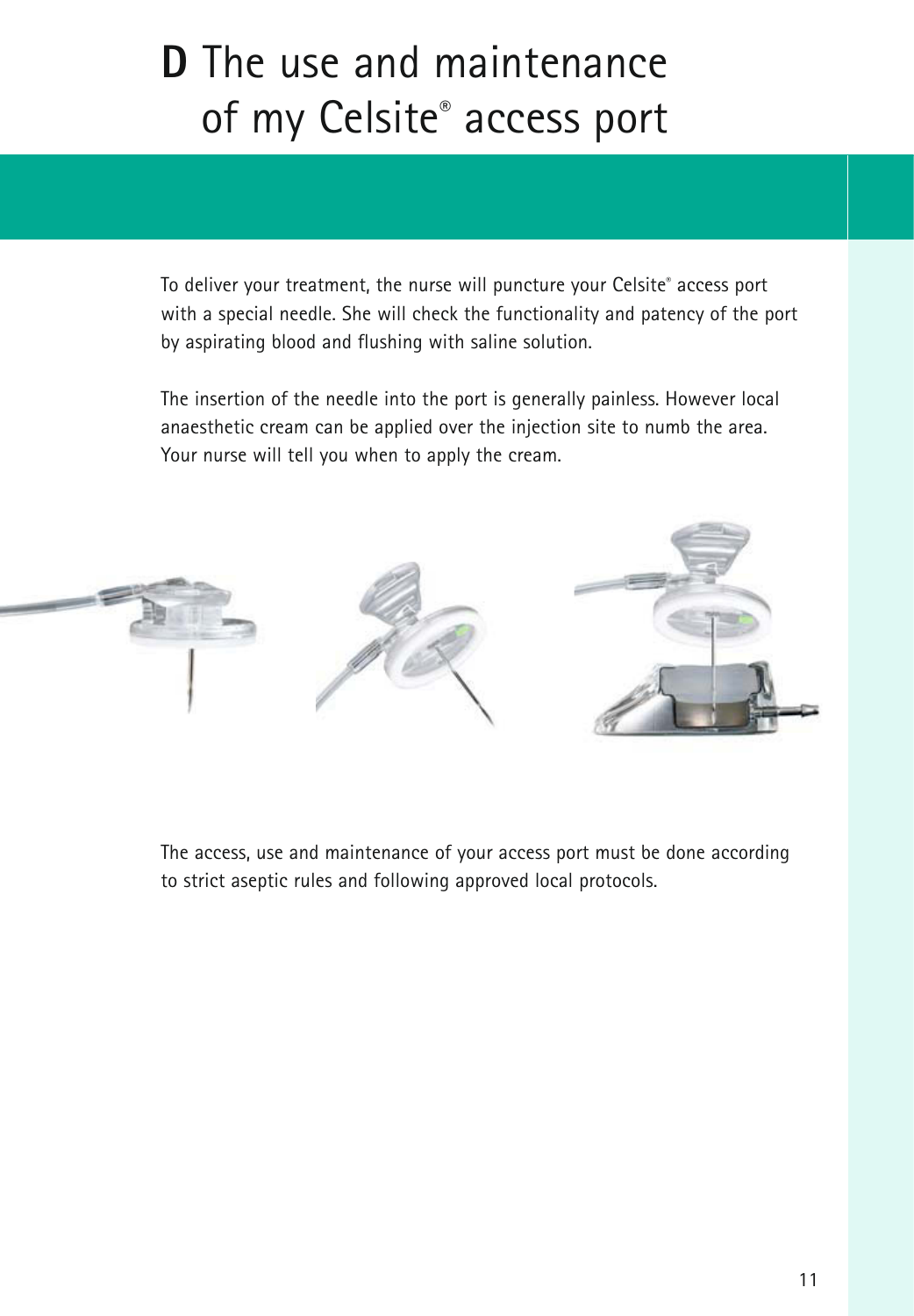### **D** The use and maintenance of my Celsite® access port

This is why, to avoid any risk of infection your nurse will use:

- $\blacksquare$  sterile gloves.
- $m$ ask,
- sterile gauze swabs,
- skin cleaning solution,
- $\blacksquare$  sterile syringe.
- sterile needle

The drugs can now be infused directly or via a pump or an infusion bag.

When the treatment is finished, the port is flushed and the needle removed. A small dressing can be put over the injection site for a few hours and then removed.

Keep your follow-up booklet with you to allow the medical staff to refer to it if necessary.

### **E** Complications

In case you feel unwell, esp. have any of the following symptoms, you must contact your doctor:

- Fever
- Local pain
- Swelling around the access port
- Redness or discharge around the scar
- **Breathing difficulties**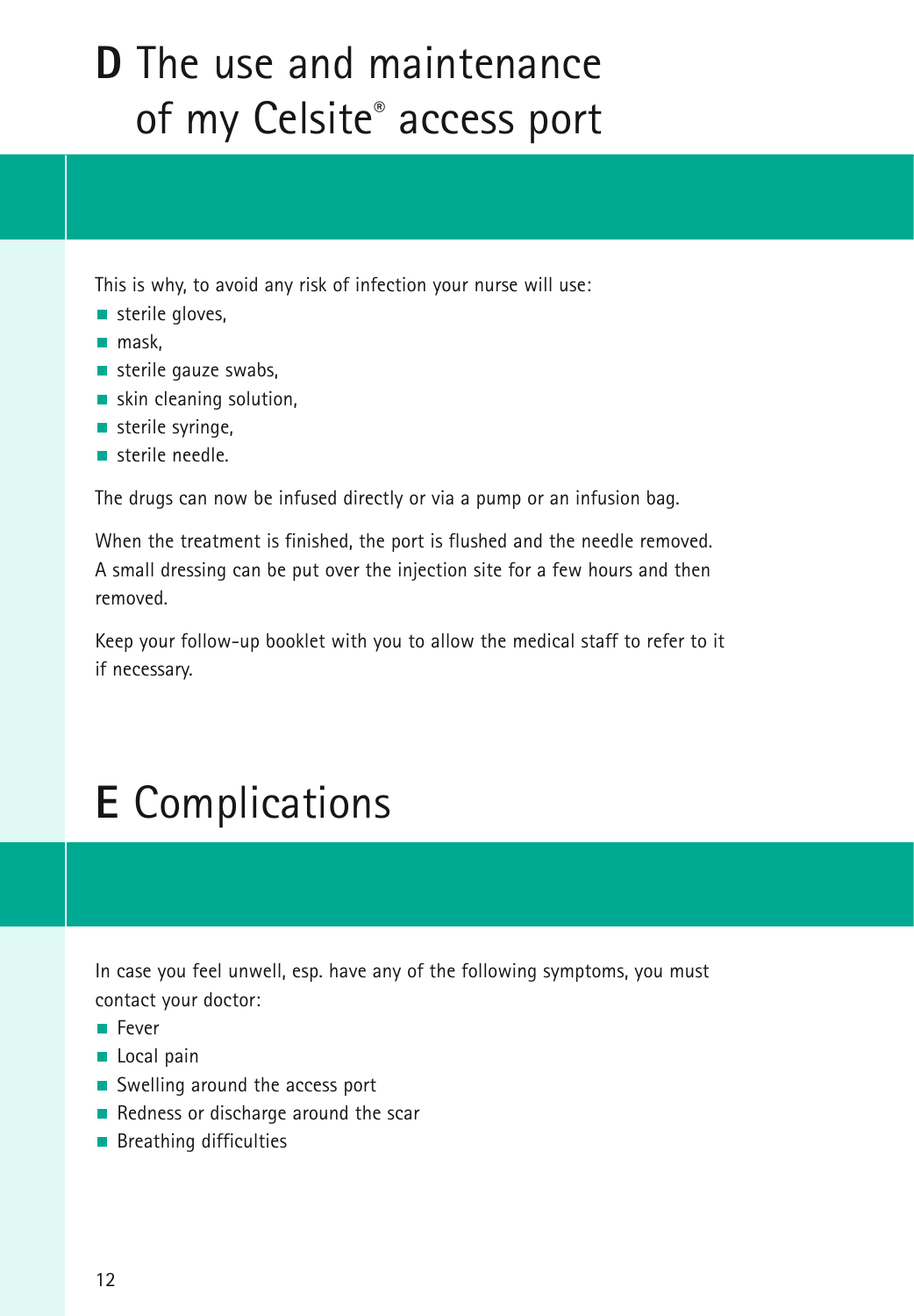### **F** Questions-Answers

If you have any questions, contact your doctor.

- How long will my Celsite<sup>®</sup> access port be implanted? The Celsite® access port can stay in place for as long as your doctor determines that you need it. It is generally removed at the end of your treatment, after discussion with the medical staff.
- **Do I have to stop wearing certain types of clothes?** Ask your doctor or nurse because the answer depends upon where your Celsite<sup>®</sup> access port is placed.
- Will my Celsite<sup>®</sup> access port need to be accessed when not in use? We recommend to flush the system every 4 weeks with sodium chloride (NaCl) 0.9% (with or without heparin, according to local protocols), unless otherwise stated by your doctor.
- Can I get a CT procedure with a Celsite® access port? Yes, for all venous access ports (except with Celsite® Implantofix and ST301V/ST305V). Always show your patient card to clinicians who perform your CECT scan, it informs the medical staff that you have a power injectable Celsite® access port.

Celsite® Access Ports **PATIENT** CARD

■ Can I get a MRI procedure with a Celsite® access port? Non-clinical testing demonstrated that Celsite® Access Ports and Surecan® / Cytocan port needles (including Safety II and Ultrasite® ) are MR Conditional. A patient with these devices can be scanned safely, immediately after placement under the following conditions:

- Static magnetic field of 3-Tesla and 1.5-Tesla
- Maximum spatial gradient magnetic field of 710 Gauss/cm or less
- $\blacksquare$  Maximum whole body averaged specific absorption rate (SAR) of 2.9 W/kg for 15 minutes of scanning.

MR image quality may be compromised if the area of interest is in the exact same area or relatively close to the position of the devices. Therefore, optimization of MR imaging parameters to compensate for the presence of these devices may be necessary.

Please see instructions for use for information for general information and information on MRI-related heating.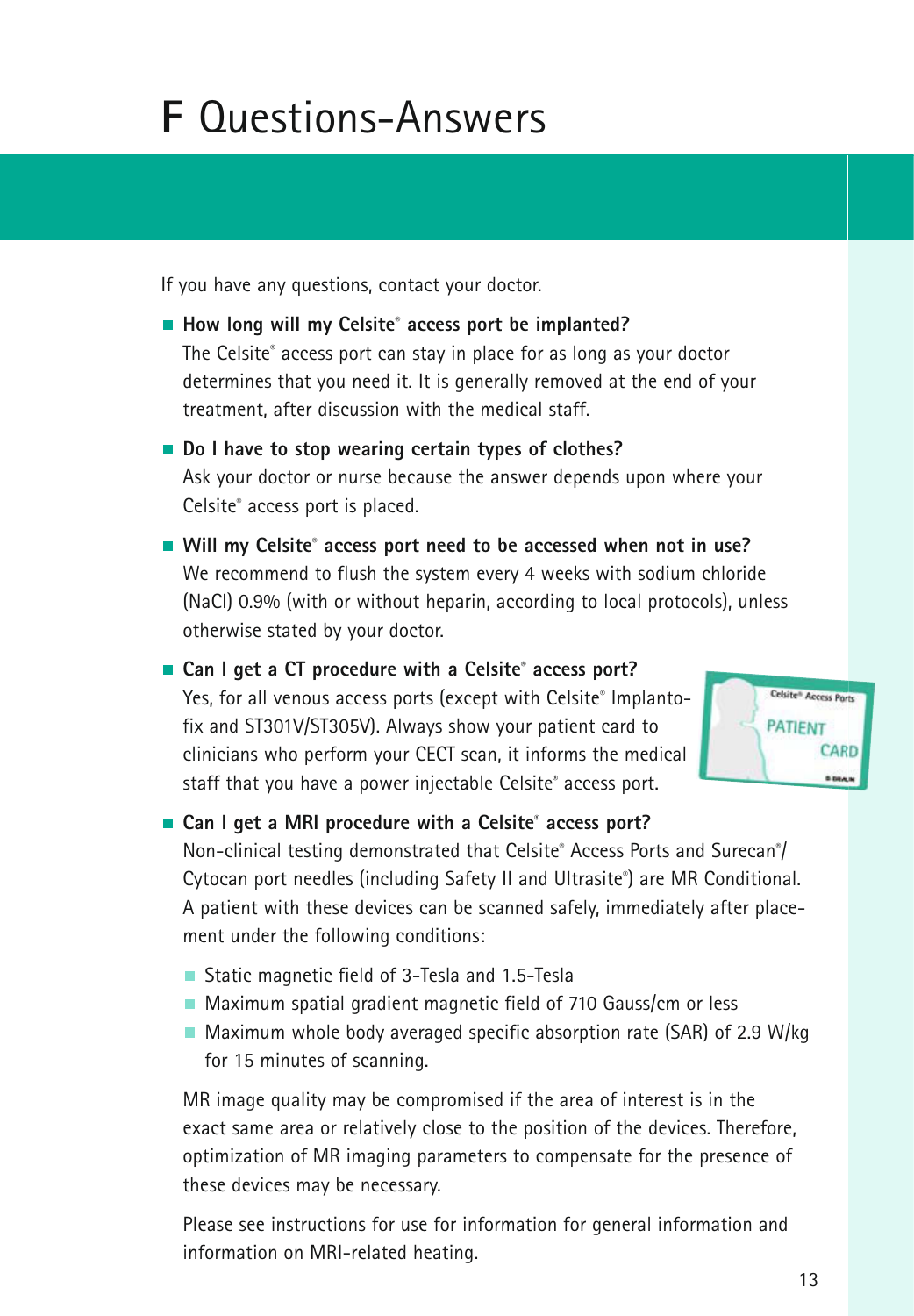### **G** Treatment record

| <b>Date</b> | Needle changed<br>Yes/No | <b>Infusion</b><br>$1=OK$<br>2=Resistance | <b>Blood reflux</b><br>$1 = good$<br>$2 = none$<br>$3=$ uncertain |
|-------------|--------------------------|-------------------------------------------|-------------------------------------------------------------------|
|             |                          |                                           |                                                                   |
|             |                          |                                           |                                                                   |
|             |                          |                                           |                                                                   |
|             |                          |                                           |                                                                   |
|             |                          |                                           |                                                                   |
|             |                          |                                           |                                                                   |
|             |                          |                                           |                                                                   |
|             |                          |                                           |                                                                   |
|             |                          |                                           |                                                                   |
|             |                          |                                           |                                                                   |
|             |                          |                                           |                                                                   |
|             |                          |                                           |                                                                   |
|             |                          |                                           |                                                                   |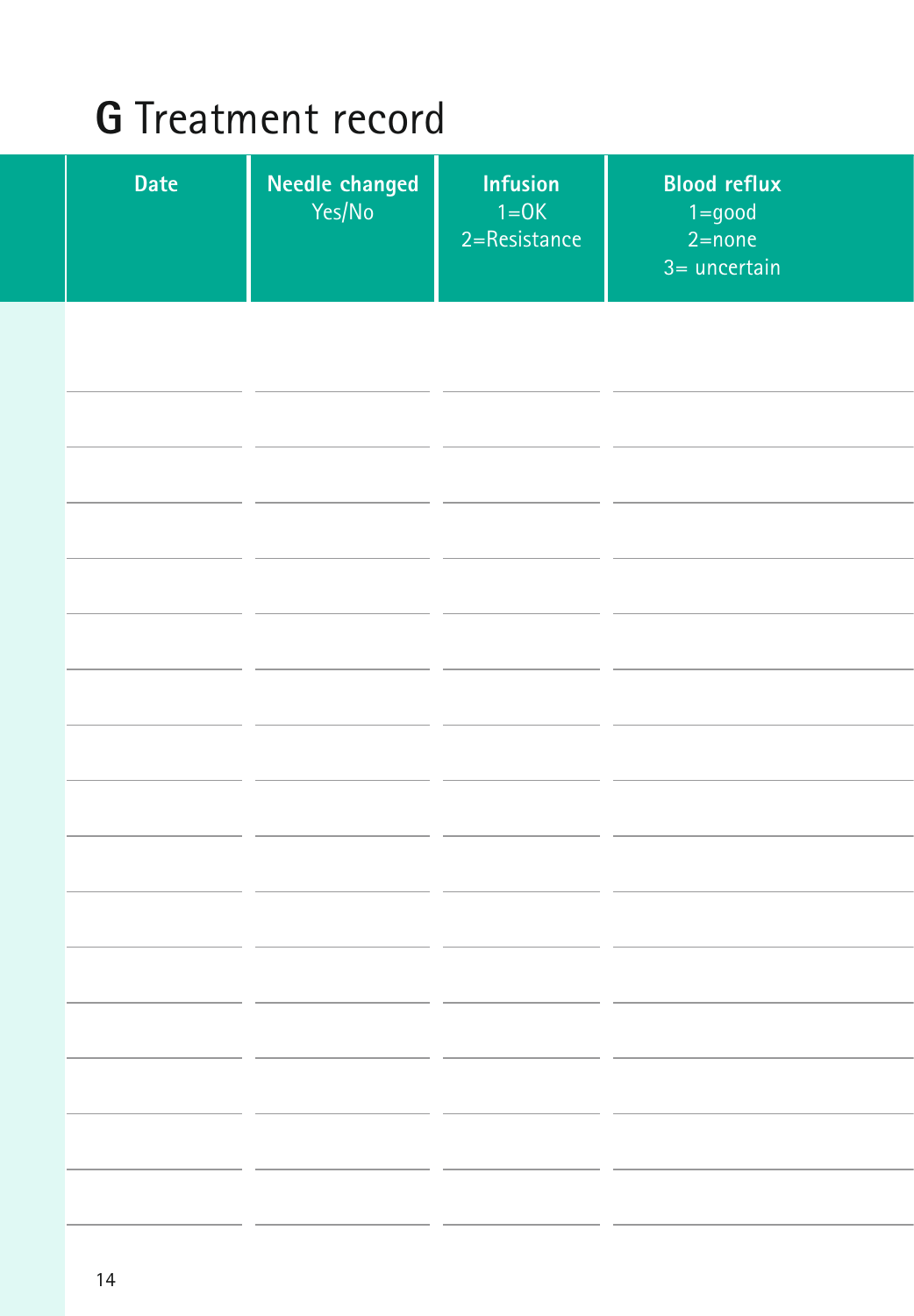| Heparin lock<br>(mL) | <b>NaCl lock</b><br>(mL) | Remarks<br>(rinsing, thrombolytic<br>treatment) | Signature |
|----------------------|--------------------------|-------------------------------------------------|-----------|
|                      |                          |                                                 |           |
|                      |                          |                                                 |           |
|                      |                          |                                                 |           |
|                      |                          |                                                 |           |
|                      |                          |                                                 |           |
|                      |                          |                                                 |           |
|                      |                          |                                                 |           |
|                      |                          |                                                 |           |
|                      |                          |                                                 |           |
|                      |                          |                                                 |           |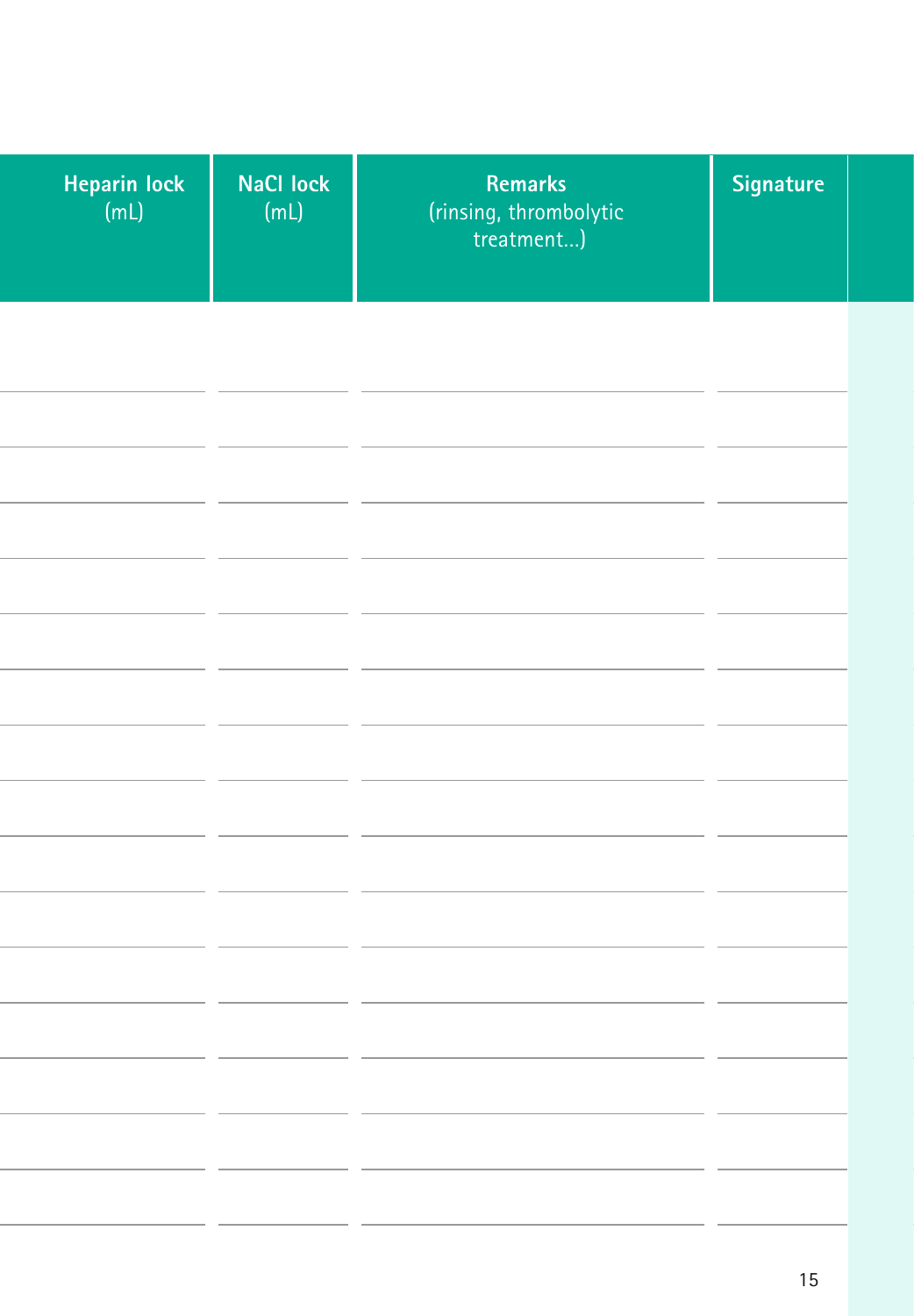### **G** Treatment record

| <b>Date</b> | Needle changed<br>Yes/No | <b>Infusion</b><br>$1=OK$<br>2=Resistance | <b>Blood reflux</b><br>$1 = good$<br>$2 = none$<br>$3=$ uncertain |
|-------------|--------------------------|-------------------------------------------|-------------------------------------------------------------------|
|             |                          |                                           |                                                                   |
|             |                          |                                           |                                                                   |
|             |                          |                                           |                                                                   |
|             |                          |                                           |                                                                   |
|             |                          |                                           |                                                                   |
|             |                          |                                           |                                                                   |
|             |                          |                                           |                                                                   |
|             |                          |                                           |                                                                   |
|             |                          |                                           |                                                                   |
|             |                          |                                           |                                                                   |
|             |                          |                                           |                                                                   |
|             |                          |                                           |                                                                   |
|             |                          |                                           |                                                                   |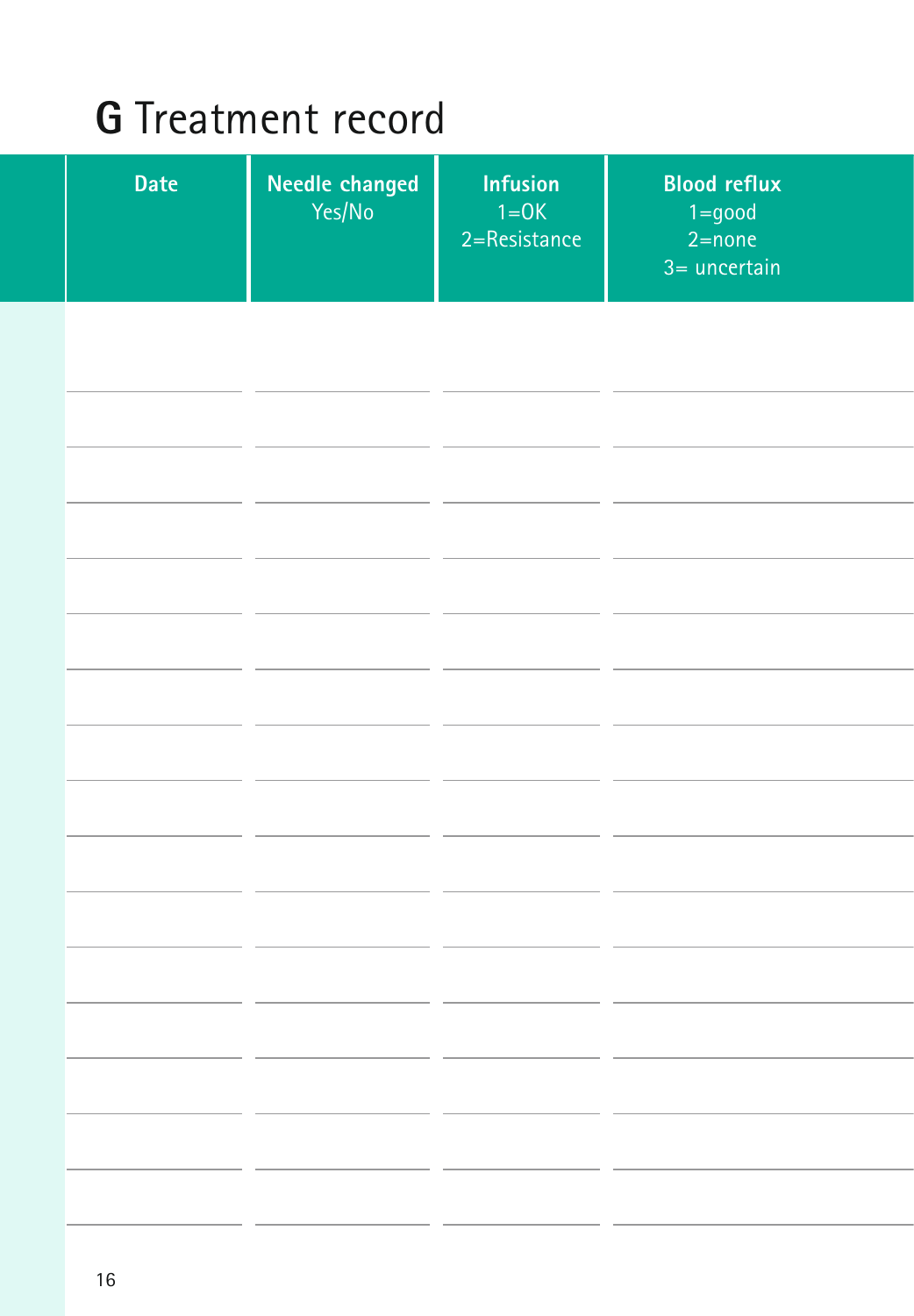| Heparin lock<br>(mL) | <b>NaCl lock</b><br>(mL) | Remarks<br>(rinsing, thrombolytic<br>treatment) | Signature |
|----------------------|--------------------------|-------------------------------------------------|-----------|
|                      |                          |                                                 |           |
|                      |                          |                                                 |           |
|                      |                          |                                                 |           |
|                      |                          |                                                 |           |
|                      |                          |                                                 |           |
|                      |                          |                                                 |           |
|                      |                          |                                                 |           |
|                      |                          |                                                 |           |
|                      |                          |                                                 |           |

l

L

í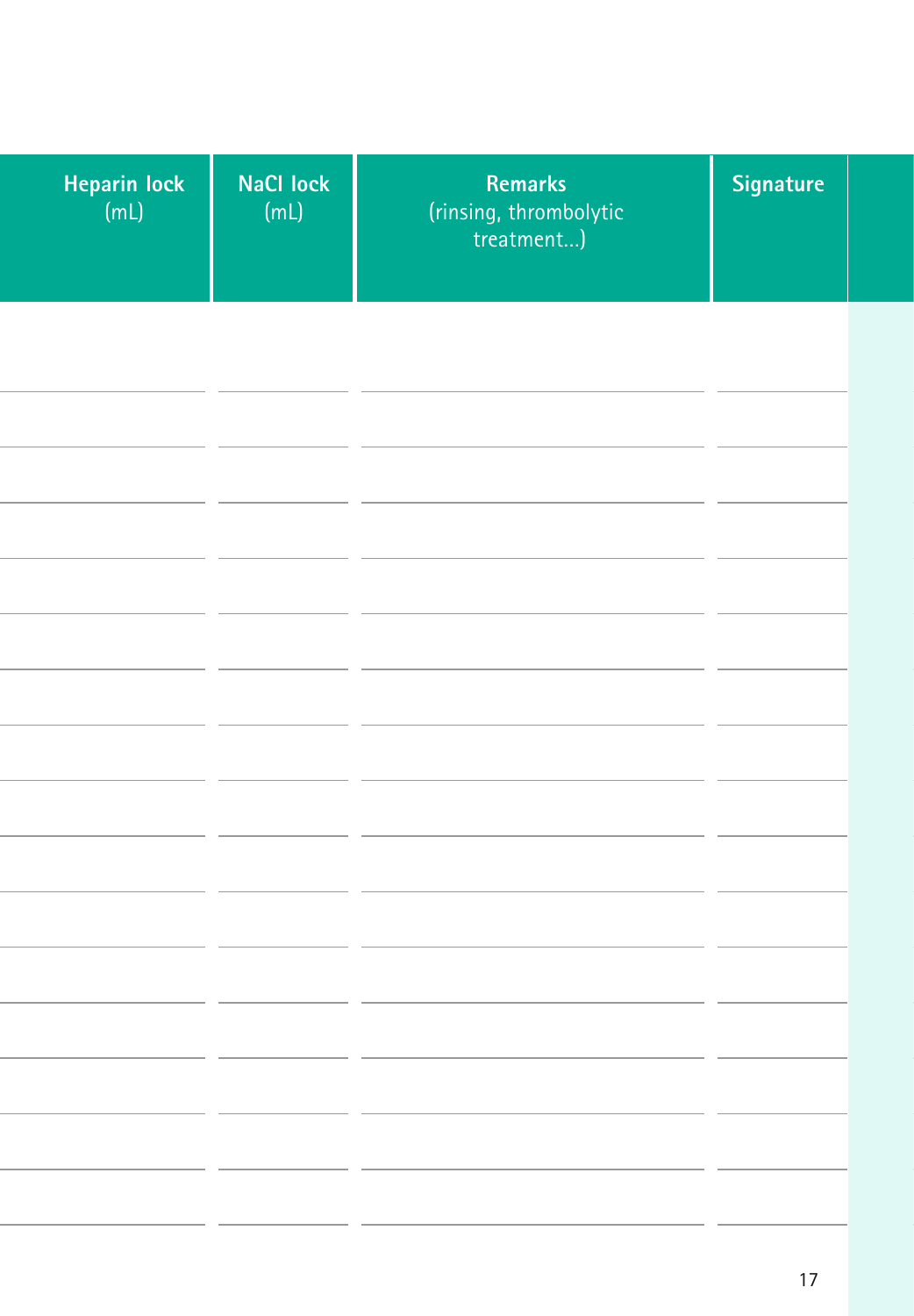### **G** Treatment record

| <b>Date</b> | Needle changed<br>Yes/No | <b>Infusion</b><br>$1=OK$<br>2=Resistance | <b>Blood reflux</b><br>$1 = good$<br>$2 = none$<br>$3=$ uncertain |
|-------------|--------------------------|-------------------------------------------|-------------------------------------------------------------------|
|             |                          |                                           |                                                                   |
|             |                          |                                           |                                                                   |
|             |                          |                                           |                                                                   |
|             |                          |                                           |                                                                   |
|             |                          |                                           |                                                                   |
|             |                          |                                           |                                                                   |
|             |                          |                                           |                                                                   |
|             |                          |                                           |                                                                   |
|             |                          |                                           |                                                                   |
|             |                          |                                           |                                                                   |
|             |                          |                                           |                                                                   |
|             |                          |                                           |                                                                   |
|             |                          |                                           |                                                                   |
|             |                          |                                           |                                                                   |
|             |                          |                                           |                                                                   |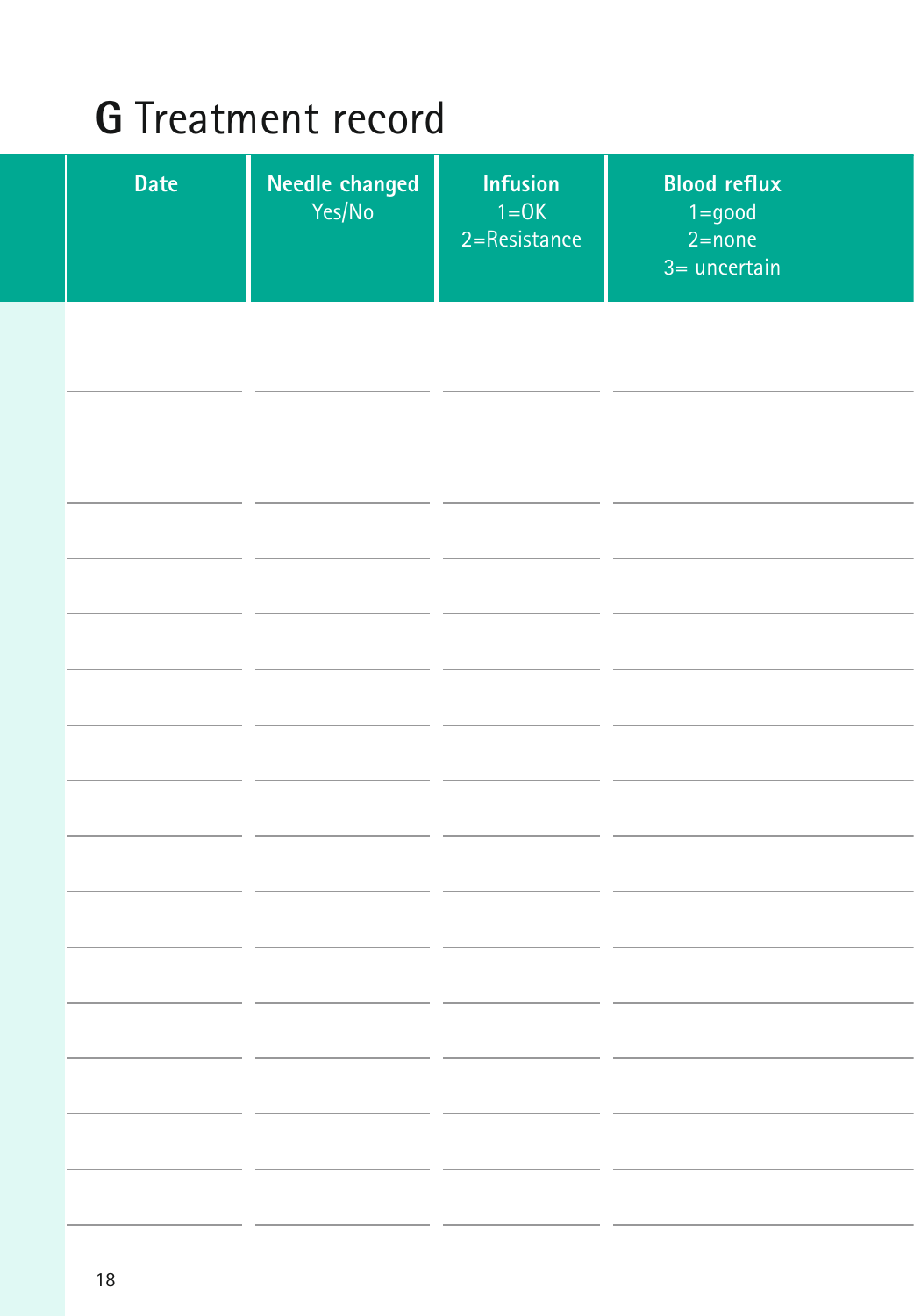| Heparin lock<br>(mL) | <b>NaCl lock</b><br>(mL) | Remarks<br>(rinsing, thrombolytic<br>treatment) | Signature |
|----------------------|--------------------------|-------------------------------------------------|-----------|
|                      |                          |                                                 |           |
|                      |                          |                                                 |           |
|                      |                          |                                                 |           |
|                      |                          |                                                 |           |
|                      |                          |                                                 |           |
|                      |                          |                                                 |           |
|                      |                          |                                                 |           |
|                      |                          |                                                 |           |
|                      |                          |                                                 |           |
|                      |                          |                                                 |           |